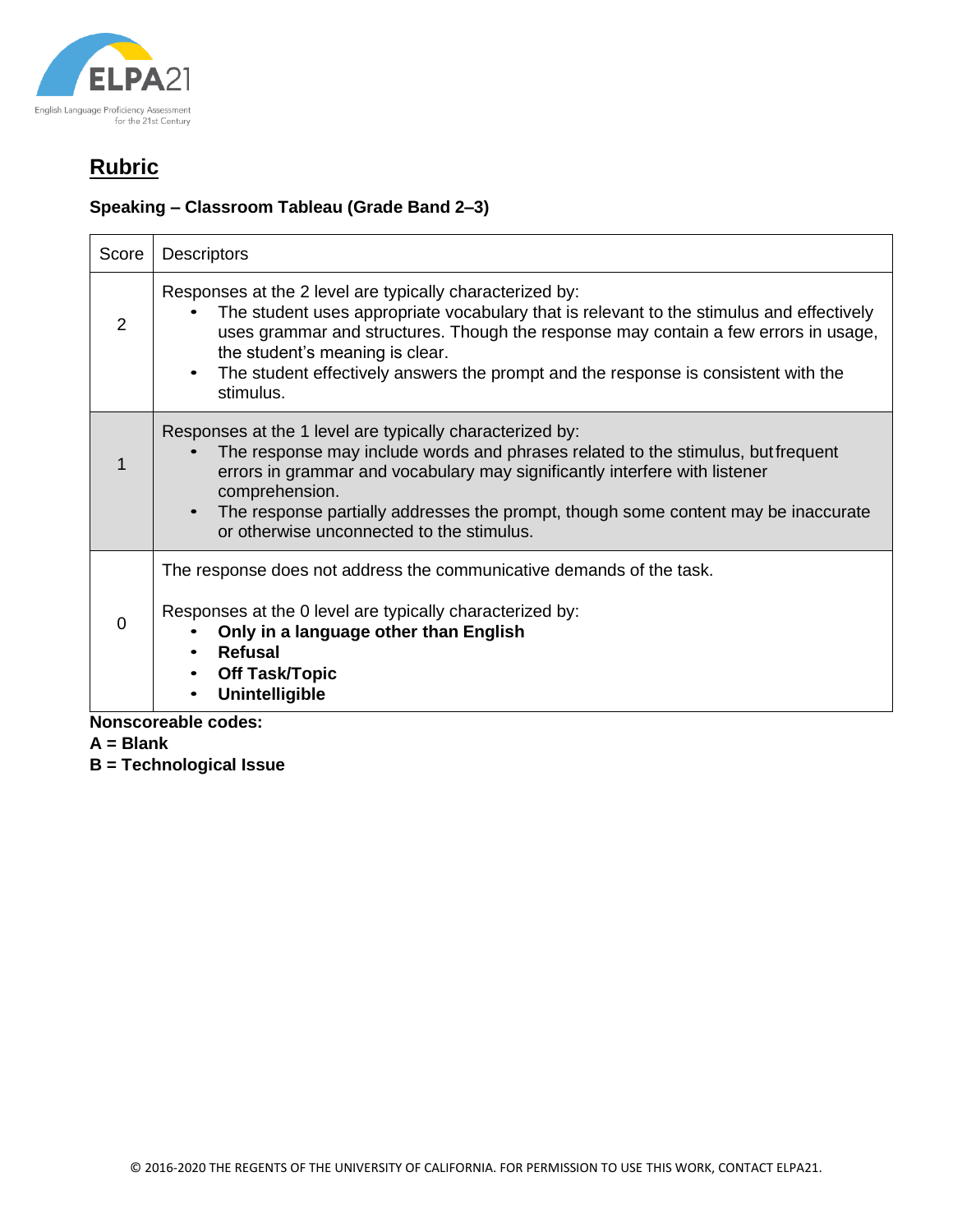

## **Speaking – Compare Pictures (Grade Band 2–3)**

| Score    | <b>Descriptors</b>                                                                                                                                                                                                                                                                                                                                     |
|----------|--------------------------------------------------------------------------------------------------------------------------------------------------------------------------------------------------------------------------------------------------------------------------------------------------------------------------------------------------------|
| 3        | Responses at the 3 level are typically characterized by:<br>The student effectively uses vocabulary that is relevant to the pictures and effectively<br>uses grammar and structures, though the response may contain minor errors that do<br>not interfere with meaning.<br>The student effectively describes the main features of the pictures.       |
| 2        | Responses at the 2 level are typically characterized by:<br>The use of vocabulary or grammar may be limited or inaccurate at times, occasionally<br>interfering with meaning.<br>The student partially describes some main features of the pictures, but the response<br>may not be fully complete and errors may occasionally interfere with meaning. |
| 1        | Responses at the 1 level are typically characterized by:<br>The response may include words and phrases connected to the pictures, but limitations<br>in grammar and vocabulary may significantly interfere with comprehension.<br>Errors in vocabulary and grammar obscure the speaker's meaning most of the time.                                     |
| $\Omega$ | The response does not address the communicative demands of the task.<br>Responses at the 0 level are typically characterized by:<br>Only in a language other than English<br><b>Refusal</b><br><b>Off Task/Topic</b><br><b>Unintelligible</b>                                                                                                          |

**Nonscoreable codes:**

**A = Blank**

**B = Technological Issue**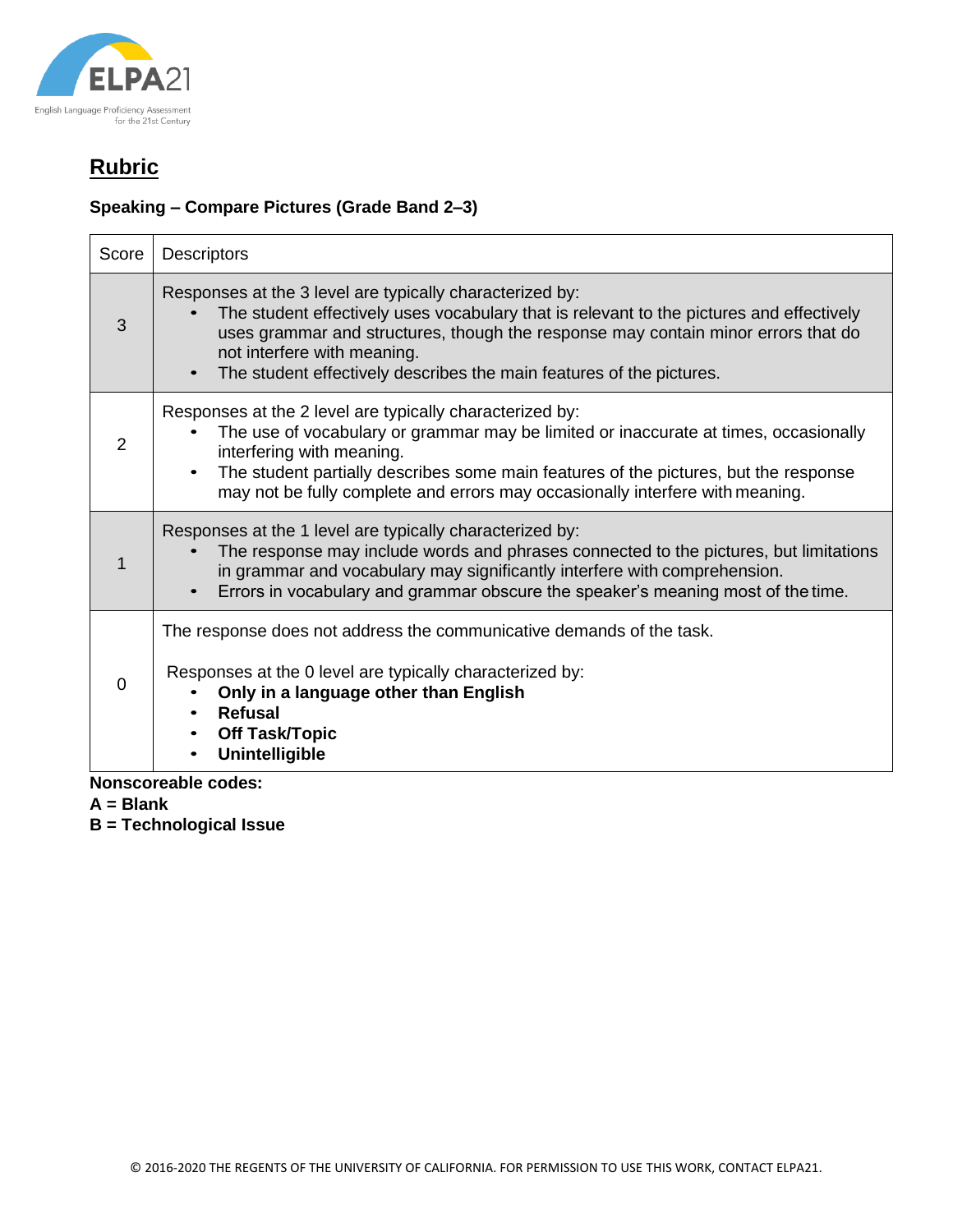

## **Speaking – Conversation (Grade Band 2–3)** Cluster-Scored Task

| Score    | <b>Descriptors</b>                                                                                                                                                                                                                                                                                                                                                                                                                |
|----------|-----------------------------------------------------------------------------------------------------------------------------------------------------------------------------------------------------------------------------------------------------------------------------------------------------------------------------------------------------------------------------------------------------------------------------------|
| 3        | Responses at the 3 level are typically characterized by:<br>The student effectively uses appropriate vocabulary that is relevant to the task.<br>Use of grammar and structures is effective, though the response may contain isolated<br>$\bullet$<br>minor errors that do not interfere with meaning.<br>The student effectively answers the question and provides relevant information as<br>$\bullet$<br>required by the task. |
| 2        | Responses at the 2 level are typically characterized by:<br>The use of grammatical structures and vocabulary may be limited or noticeably<br>inaccurate but do not interfere with the student's overall meaning.<br>The student partially addresses the topic and task, but the response is not fully relevant<br>$\bullet$<br>to the task or is otherwise incomplete.                                                            |
| 1        | Responses at the 1 level are typically characterized by:<br>Errors in use of grammatical structures and vocabulary interfere with the speaker's<br>meaning most of the time.<br>The response includes some words and phrases relevant to the topic and task, but is<br>$\bullet$<br>otherwise unconnected to the question.                                                                                                        |
| $\Omega$ | The response does not address the communicative demands of the task.<br>Responses at the 0 level are typically characterized by:<br>Only in a language other than English<br>Refusal<br><b>Off Task/Topic</b><br><b>Unintelligible</b>                                                                                                                                                                                            |

#### **Nonscoreable codes:**

**A = Blank**

**B = Technological Issue**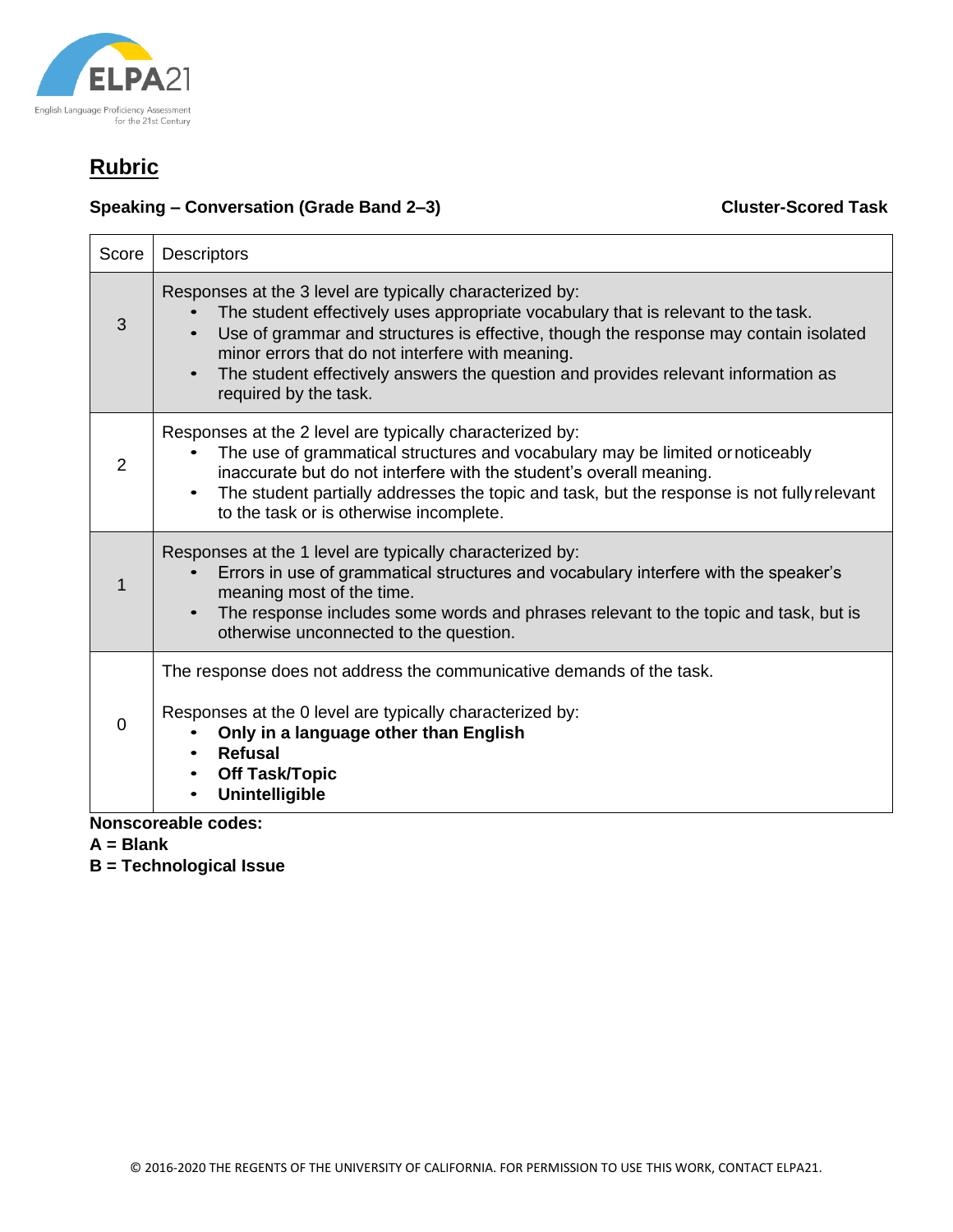

## **Speaking – Observe and Report (Grade Band 2–3)**

| Score | Descriptors                                                                                                                                                                                                                                                                                                                                                                                                                                                                                                                                                                                                                                                                                                                                                           |
|-------|-----------------------------------------------------------------------------------------------------------------------------------------------------------------------------------------------------------------------------------------------------------------------------------------------------------------------------------------------------------------------------------------------------------------------------------------------------------------------------------------------------------------------------------------------------------------------------------------------------------------------------------------------------------------------------------------------------------------------------------------------------------------------|
| 5     | Responses at the 5 level are typically characterized by:<br>The student accurately uses a variety of structures (simple, compound, and complex) and the use of<br>vocabulary and word choice is accurate and appropriate. The response may contain isolated minor<br>errors in language that do not obscure meaning.<br>The student presents an accurate summary of the sequence of events, using clearly appropriate<br>$\bullet$<br>information, specific details, and explanations. Relationships among ideas are clear, demonstrating<br>organizational logic and/or use of appropriate linking words.                                                                                                                                                            |
| 4     | Responses at the 4 level are typically characterized by:<br>The student uses simple, compound, and/or complex structures and the use of vocabulary is generally<br>accurate and appropriate. Some grammar and vocabulary may be inaccurate or imprecise, but these<br>few errors do not obscure meaning.<br>The student provides a largely accurate summary of the sequence of events using relevant information<br>and details. Though generally good, the development of ideas in the response may not be consistent,<br>including occasional redundancy, digression, or omission of a couple of minor details. Relationships<br>among ideas are largely clear, though there may be an occasional lapse in the use of organizational<br>logic and/or linking words. |
| 3     | Responses at the 3 level are typically characterized by:<br>The student exhibits control of simple and some compound structures and vocabulary, though the<br>range of structures and vocabulary may be limited. Errors in usage may occasionally obscure<br>meaning.<br>The student provides a partially successful summary of the sequence of events. The response<br>includes main ideas and some relevant information from the stimulus but some details may be<br>incomplete, irrelevant, erroneous, or missing. The student displays some organizational logic and/or<br>use of linking words, though connections between some ideas may be missing or obscured.                                                                                                |
| 2     | Responses at the 2 level are typically characterized by:<br>Control of structures and vocabulary may be limited and frequent errors may interfere with meaning.<br>The student provides a limited summary of the stimulus. A couple of main ideas may be recounted in<br>order, but other essential information may be omitted, vague, unclear, incorrect, or out of sequence.<br>Some frequently occurring linking words may be used, but otherwise missing or unclear connections<br>between ideas obscure the student's meaning.                                                                                                                                                                                                                                   |
| 1     | Responses at the 1 level are typically characterized by:<br>The response is limited to reading the prompt or directions aloud.<br>The response consists of a few isolated English words and phrases related to the prompt or stimulus.                                                                                                                                                                                                                                                                                                                                                                                                                                                                                                                                |
| 0     | The response does not address the communicative demands of the task.<br>Responses at the 0 level are typically characterized by:<br>Only in a language other than English<br><b>Refusal</b><br><b>Off Task/Topic</b><br><b>Unintelligible</b>                                                                                                                                                                                                                                                                                                                                                                                                                                                                                                                         |
|       | Nonscoreable codes:                                                                                                                                                                                                                                                                                                                                                                                                                                                                                                                                                                                                                                                                                                                                                   |

**A = Blank**

**B = Technological Issue**